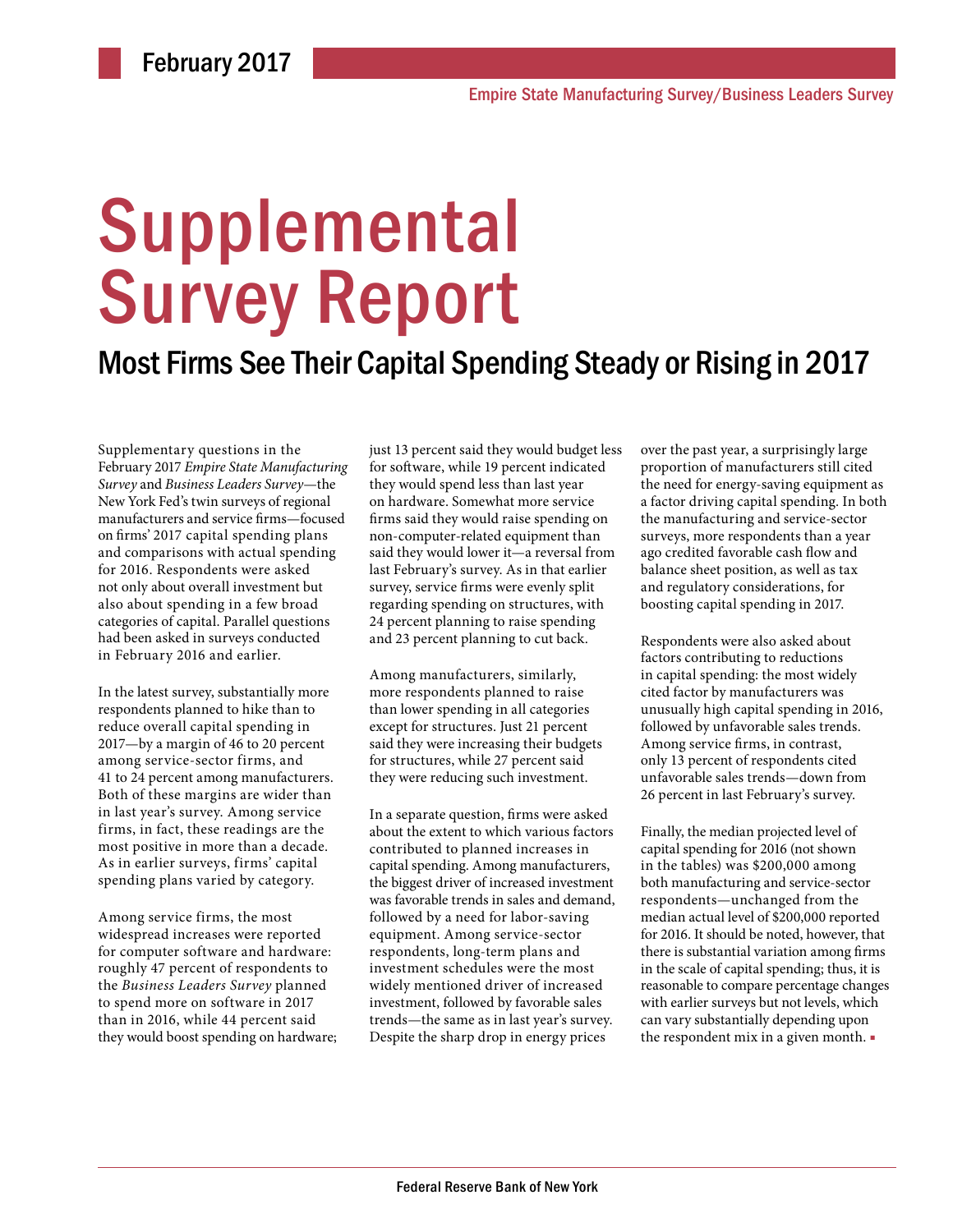## Supplemental Survey Report, continued

#### QUESTION 1

**To what extent do you expect your firm's spending on new plant and equipment to be higher or lower this year than last? How do you expect each of these capital spending categories to change?**

|                                          | <b>February 2017 Survey</b>               |                                            | <b>February 2016 Survey</b>               |                                            |
|------------------------------------------|-------------------------------------------|--------------------------------------------|-------------------------------------------|--------------------------------------------|
|                                          | <b>Percentage of Respondents</b>          |                                            | <b>Percentage of Respondents</b>          |                                            |
| <b>Empire State Manufacturing Survey</b> | <b>Planning Lower</b><br>Spending in 2017 | <b>Planning Higher</b><br>Spending in 2017 | <b>Planning Lower</b><br>Spending in 2016 | <b>Planning Higher</b><br>Spending in 2016 |
| Total                                    | 23.7                                      | 41.2                                       | 29.3                                      | 37.4                                       |
| <b>Structures</b>                        | 26.8                                      | 20.6                                       | 31.6                                      | 19.4                                       |
| Non-computer-related equipment           | 24.0                                      | 29.2                                       | 31.3                                      | 32.3                                       |
| Computers and related hardware           | 14.4                                      | 27.8                                       | 28.3                                      | 20.2                                       |
| Software                                 | 16.0                                      | 27.7                                       | 25.8                                      | 24.7                                       |
| <b>Business Leaders Survey</b>           |                                           |                                            |                                           |                                            |
| Total                                    | 19.5                                      | 45.9                                       | 23.1                                      | 39.6                                       |
| <b>Structures</b>                        | 23.2                                      | 23.9                                       | 24.3                                      | 24.3                                       |
| Non-computer-related equipment           | 19.7                                      | 25.4                                       | 26.7                                      | 21.5                                       |
| Computers and related hardware           | 19.0                                      | 43.7                                       | 16.2                                      | 36.8                                       |
| Software                                 | 12.9                                      | 47.1                                       | 11.8                                      | 37.5                                       |

#### QUESTION 2

**How are each of the following factors contributing to changes in your capital spending budget from last year to this year?**

|                                               | February 2017 Survey                                  |                                              | February 2016 Survey                                  |                                              |
|-----------------------------------------------|-------------------------------------------------------|----------------------------------------------|-------------------------------------------------------|----------------------------------------------|
|                                               | <b>Percentage of Respondents</b>                      |                                              | <b>Percentage of Respondents</b>                      |                                              |
| <b>Empire State Manufacturing Survey</b>      | <b>Reporting</b><br><b>Downward Effect</b><br>in 2017 | Reporting<br><b>Upward Effect</b><br>in 2017 | <b>Reporting</b><br><b>Downward Effect</b><br>in 2016 | Reporting<br><b>Upward Effect</b><br>in 2016 |
| Unusually high/low capital spending last year | 28.9                                                  | 17.5                                         | 24.2                                                  | 14.1                                         |
| Long-term plans/investment schedule           | 17.5                                                  | 41.2                                         | 20.4                                                  | 39.8                                         |
| Sales/demand trends for your products         | 23.7                                                  | 55.7                                         | 32.0                                                  | 39.0                                         |
| Need for labor-saving equipment               | 9.6                                                   | 50.0                                         | 12.1                                                  | 49.5                                         |
| Need for energy-saving equipment              | 8.2                                                   | 26.8                                         | 10.1                                                  | 30.3                                         |
| Cost or availability of external finance      | 14.4                                                  | 18.6                                         | 14.1                                                  | 12.1                                         |
| Firm's cash flow/balance sheet position       | 19.6                                                  | 35.1                                         | 26.3                                                  | 25.3                                         |
| Tax/regulatory considerations                 | 11.3                                                  | 32.0                                         | 25.8                                                  | 22.7                                         |
| <b>Business Leaders Survey</b>                |                                                       |                                              |                                                       |                                              |
| Unusually high/low capital spending last year | 14.6                                                  | 14.6                                         | 13.3                                                  | 9.6                                          |
| Long-term plans/investment schedule           | 11.2                                                  | 48.3                                         | 16.3                                                  | 44.4                                         |
| Sales/demand trends for your products         | 12.7                                                  | 43.7                                         | 25.9                                                  | 37.0                                         |
| Need for labor-saving equipment               | 11.1                                                  | 31.3                                         | 6.7                                                   | 28.9                                         |
| Need for energy-saving equipment              | 6.9                                                   | 19.4                                         | 6.0                                                   | 14.2                                         |
| Cost or availability of external finance      | 11.1                                                  | 20.1                                         | 11.9                                                  | 19.4                                         |
| Firm's cash flow/balance sheet position       | 18.2                                                  | 33.6                                         | 25.6                                                  | 25.6                                         |
| Tax/regulatory considerations                 | 15.4                                                  | 26.6                                         | 16.3                                                  | 21.5                                         |